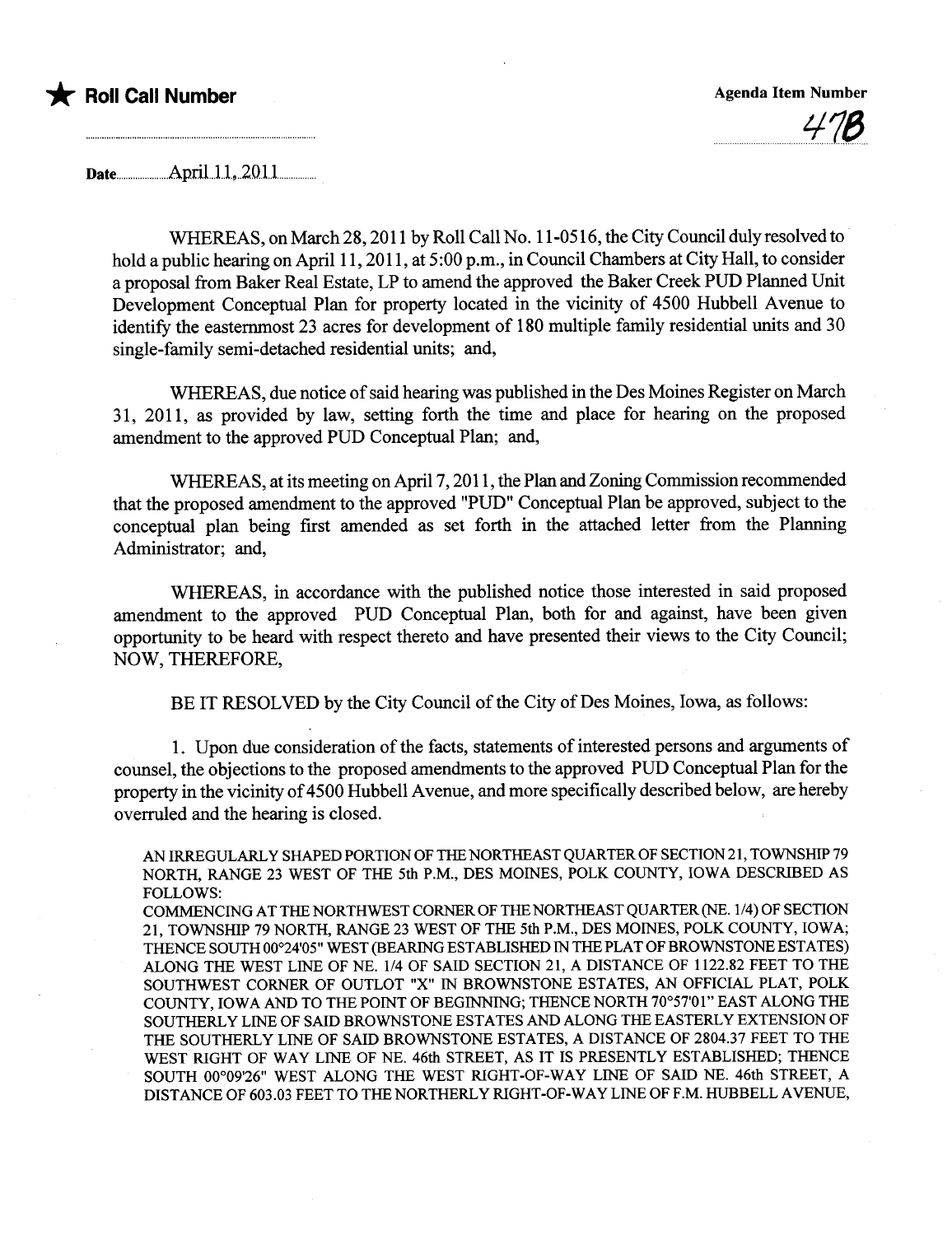## \* Roll Call Number Agenda Item Number Agenda Item Number



Date $\frac{\text{April }11,2011}{\text{Im}}$ 

AS IT IS PRESENTLY ESTABLISHED; THENCE SOUTH 55°26'35" WEST ALONG THE NORTHERLY RIGHT-OF-WAY LINE OF SAID F.M. HUBBELL AVENUE, A DISTANCE OF 261.74 FEET: THENCE SOUTHWESTERLY ALONG THE NORTHERLY RIGHT-OF-WAY LINE OF SAID F.M. HUBBELL AVENUE AND ALONG A 5765.00 FEET RADIUS CURVE CONCAVE SOUTHEASTERLY A DISTANCE OF 1011.34 FEET, SAID CURVE HAVING A CHORD BEARING OF SOUTH 50°08'14" WEST AND A CHORD LENGTH OF 1010.05 FEET; THENCE SOUTH 45°02'42" WEST ALONG THE NORTHERLY RIGHT-OF-WAY LINE OF SAID F.M. HUBBELL AVENUE, A DISTANCE OF 62.63 FEET TO THE NORTHEAST CORNER OF PARCEL "D" OF THE SOUTHEAST QUARTER OF THE NORTHEAST QUARTER OF SAID

SECTION 21 AS SHOWN IN BOOK 8361 AT PAGE 967 IN THE OFFICE OF THE POLK COUNTY RECORDER; THENCE SOUTH 89°40'34" WEST ALONG THE NORTH LINE OF SAID PARCEL "D", A DISTANCE OF 280.81 FEET TO THE NORTHEAST CORNER OF PARCEL "A" OF LOT 1 IN CAPITOL HEIGHTS REPLAT, AN OFFICIAL PLAT, DES MOINES, POLK COUNTY, IOWA AS SHOWN IN BOOK 8361 AT PAGE 967 IN THE OFFICE OF THE POLK COUNTY RECORDER; THENCE SOUTH 88°56'37" WEST ALONG THE NORTH LINE OF SAID PARCEL "A" AND ALONG THE NORTH LINE OF PARCEL "C" OF LOT 1 IN CAPITOL HEIGHTS REPLAT, AN OFFICIAL PLAT, DES MOINES, POLK COUNTY, IOWA AS SHOWN IN BOOK 8727 AT PAGE 975 IN THE OFFICE OF THE POLK COUNTY RECORDER AND ALONG THE NORTH LINE OF SAID LOT 1 AND ALONG THE NORTH RIGHT-OF-WAY LINE OF E. 42nd STREET AS IT IS PRESENTLY ESTABLISHED, A DISTANCE OF 1336.97 FEET TO THE WEST LINE OF THE NE. 1/4 OF SAID SECTION 21; THENCE NORTH 00°°18'10" EAST ALONG THE WEST LINE OF THE NE. 1/4 OF SAID SECTION 21, A DISTANCE OF 554.06 FEET TO THE POINT OF BEGINING.

SAID TRACT OF LAND BEING SUBJECT TO AND TOGETHER WITH ANY AND ALL EASEMENTS OF RECORD.

SAID TRACT OF LAND CONTAINS 49.67 ACRES MORE OR LESS.

AND,

## WARNTY DEED: BOOK 11622, PAGE 522-523

LOTS 5, 6 AND 7; LOT 13 AND THAT PART OF LOT 1 DESCRIBED AS BEGINING AT THE NORTHWEST CORNER OF SAID LOT 1, THENCE EAST 500 FEET, THENCE SOUTH TO BOUNDARY LINE OF LOT 1, THENCE IN A SOUTHWESTERLY AND WESTERLY DIRECTION ALONG THE BOUNDARY LINE OF LOT 1 TO THE SOUTHWEST CORNER OF SAID LOT 1, THENCE NORTH TO THE POINT OF BEGINNING; AND THAT PART OF LOT 12 DESCRIBED AS BEGINNING AT THE NORTHEAST CORNER OF SAID LOT 12, THENCE WESTERLY ALONG THE NORTH LINE OF SAID LOT 12, 133.33 FEET, THENCE SOUTHERLY IN A STRAIGHT LINE 151.65 FEET TO THE SOUTHEASTERLY CORNER OF SAID LOT 12; THENCE NORTHEASTERLY ALONG THE EASTERLY LINE OF SAID LOT 12, 186.6 FEET TO THE NORTHEAST CORNER OF SAID LOT 12, AND TO THE POINT OF BEGINNING; ALL IN CAPITOL HEIGHTS REPLAT, AN OFFICIAL REPLAT IN POLK COUNTY, IOWA.

SUBJECT TO ANY AND ALL EASEMENTS, COVENANTS AND RESTRICTIONS OF RECORD, IF ANY.